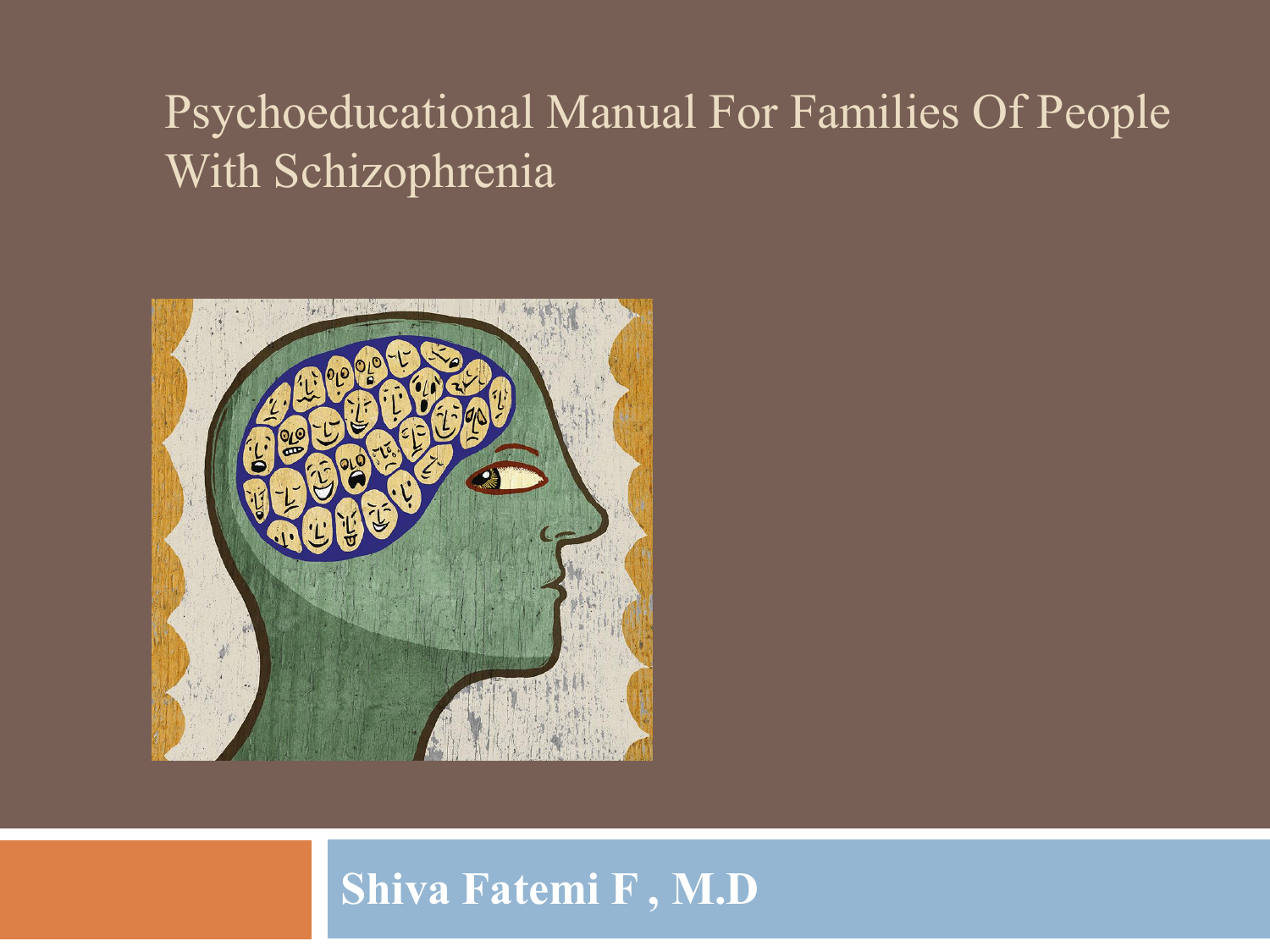#### **Affects of Schizophrenia on families**

## **Schizophrenia affects every aspect of patients and their family's life.**

**Families have an important role in managing the disease.** 

**Families want to be part of the treatment and are ready to** 

**support their loved ones through recovery.**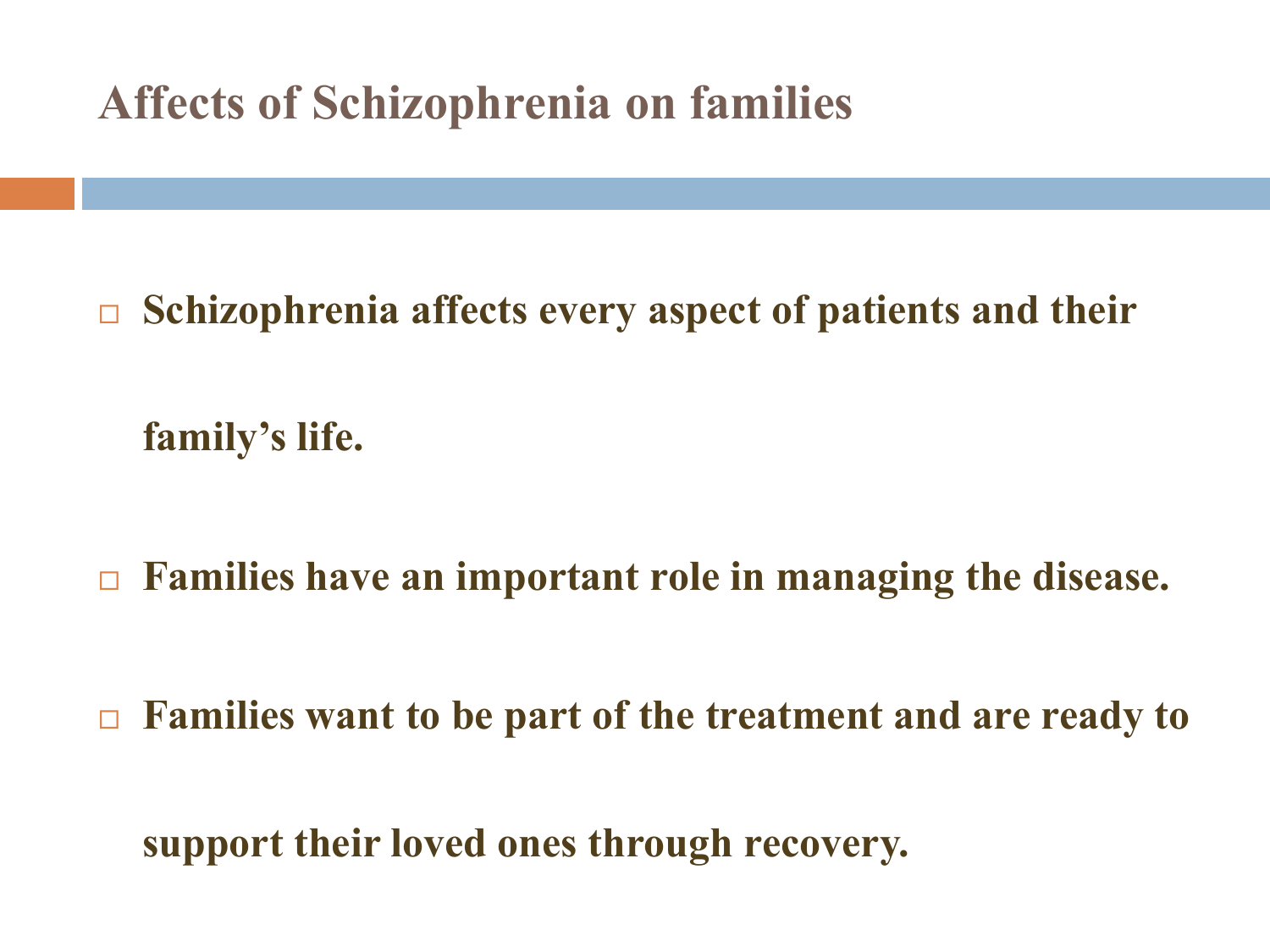## **Why psychoeducation is important?**

- **Families with schizophrenia patient perceive some sort of stigma.**
- **Stigma roots in the lack of social knowledge and public awareness about this disease.**
- **When you know about the disease and it's complications its easier cope with.**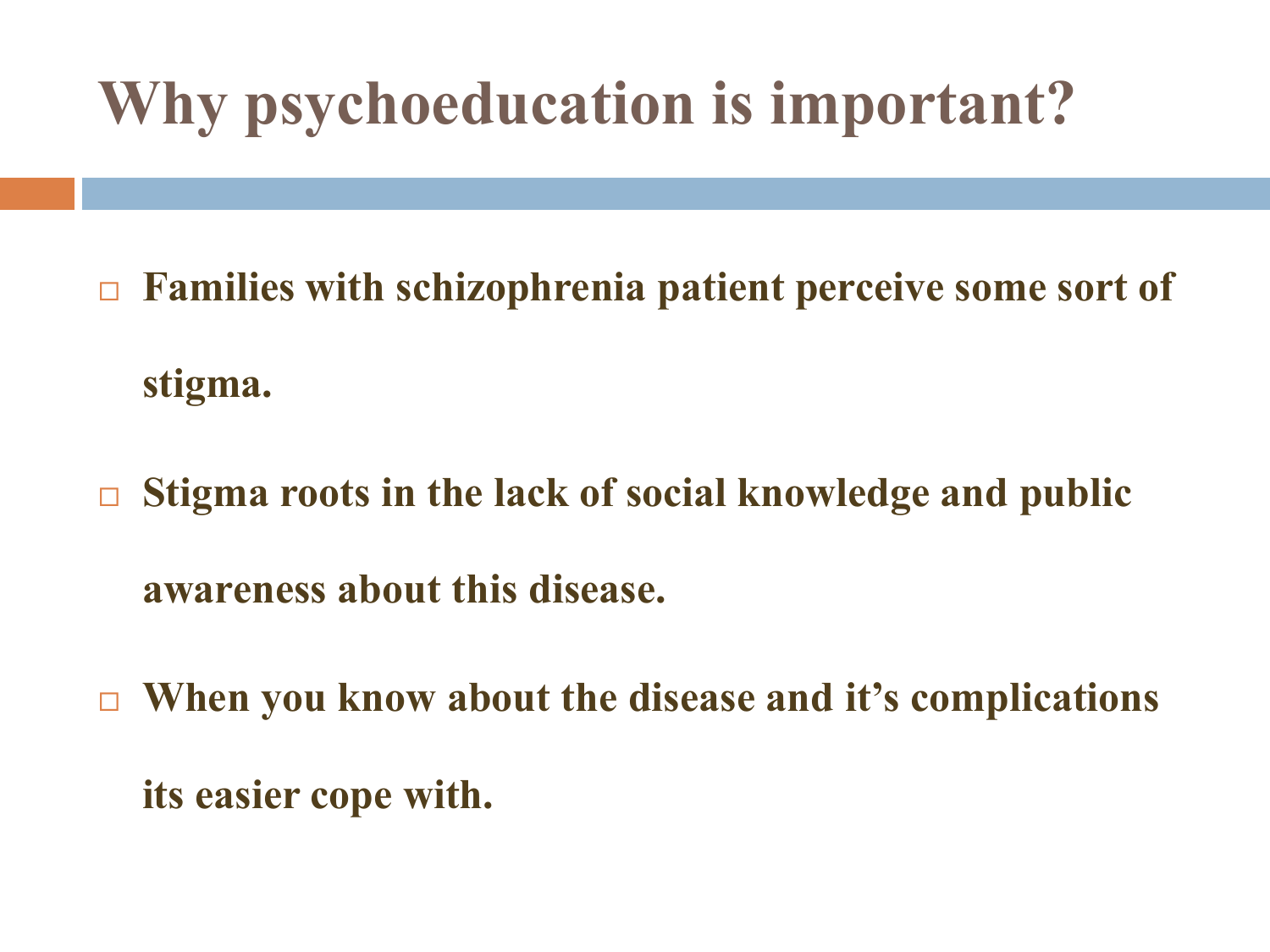## **Lack of awareness about schizophrenia**

- **85 percent of Americans recognize that schizophrenia is a disorder, but only 24 percent are actually familiar with it. According to a 2008 survey by the National Alliance on Mental Illness (NAMI), 64 percent of people can't recognize its symptoms or think the symptoms include a** 
	- **"split" or multiple personalities.**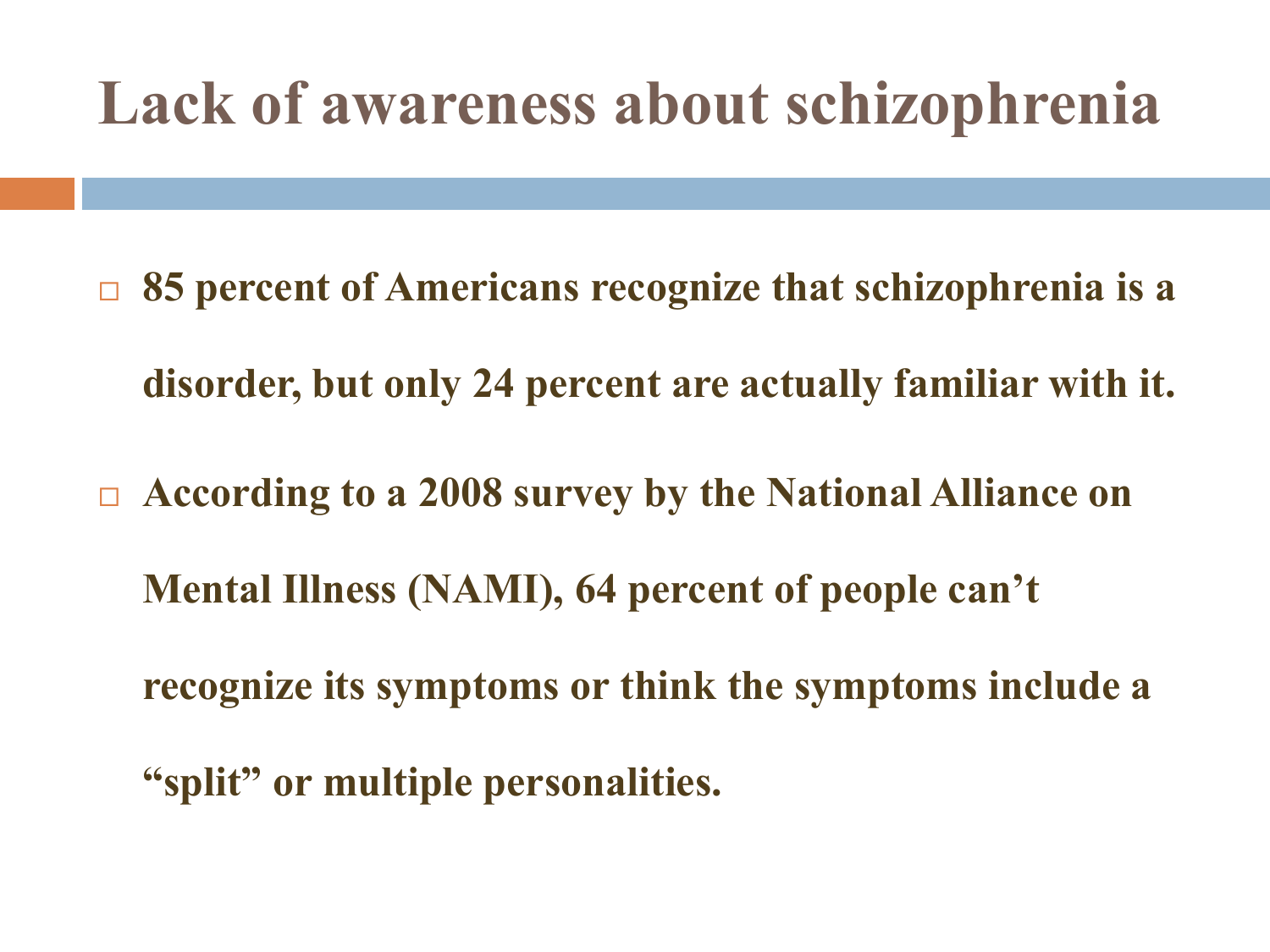## **Myths about schizophrenia**

- **1. People with schizophrenia are dangerous, unpredictable and out of control**.
- **2. Schizophrenia is purely genetic**.
- **3. Medications make patients worse**
- **4. Individuals with schizophrenia can never regain normal functioning**.
- **5. Schizophrenia is untreatable**.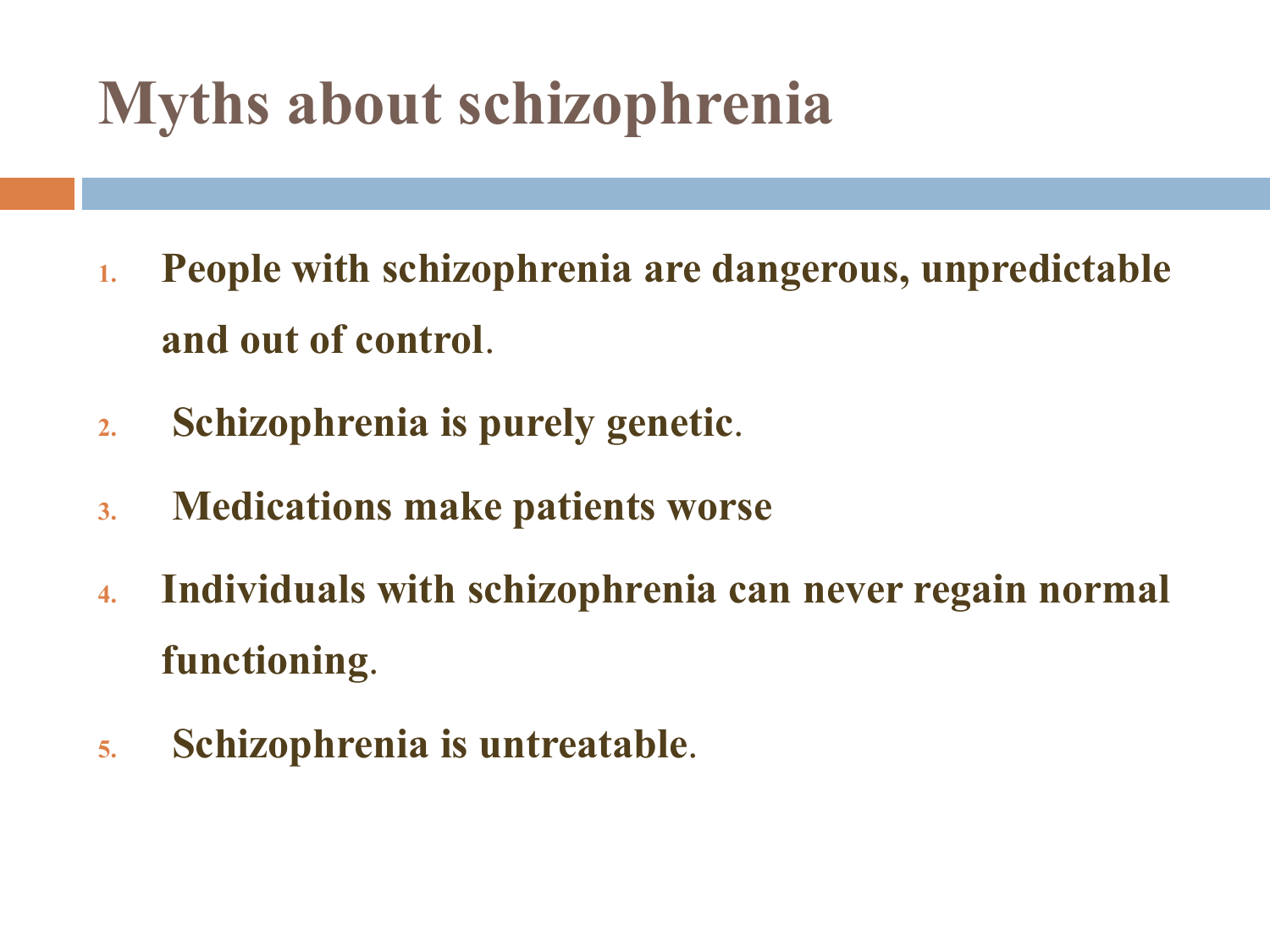### **Benefits of psychoeducation**

#### **Increasing Medication compliance**

**Lowering relapse**

**Lowering hospitalization rate**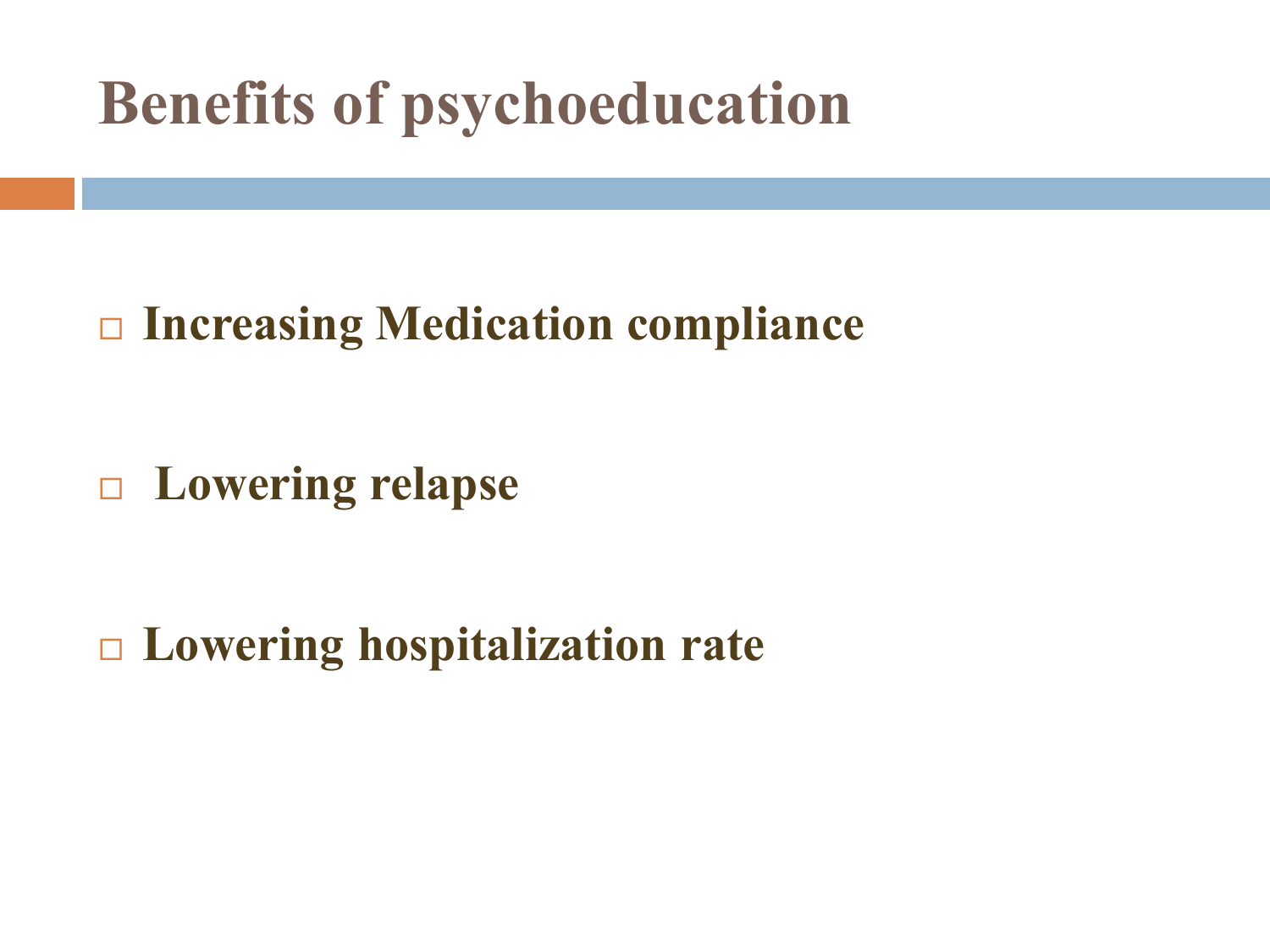## **Normal brain**

- **Frontal lobes: control the emotions and personality.**
- **Parietal lobes: is responsible for sensation and perception.**
- **Temporal lobes: Process our hearing**
- **Occipital lobes: process visual information**

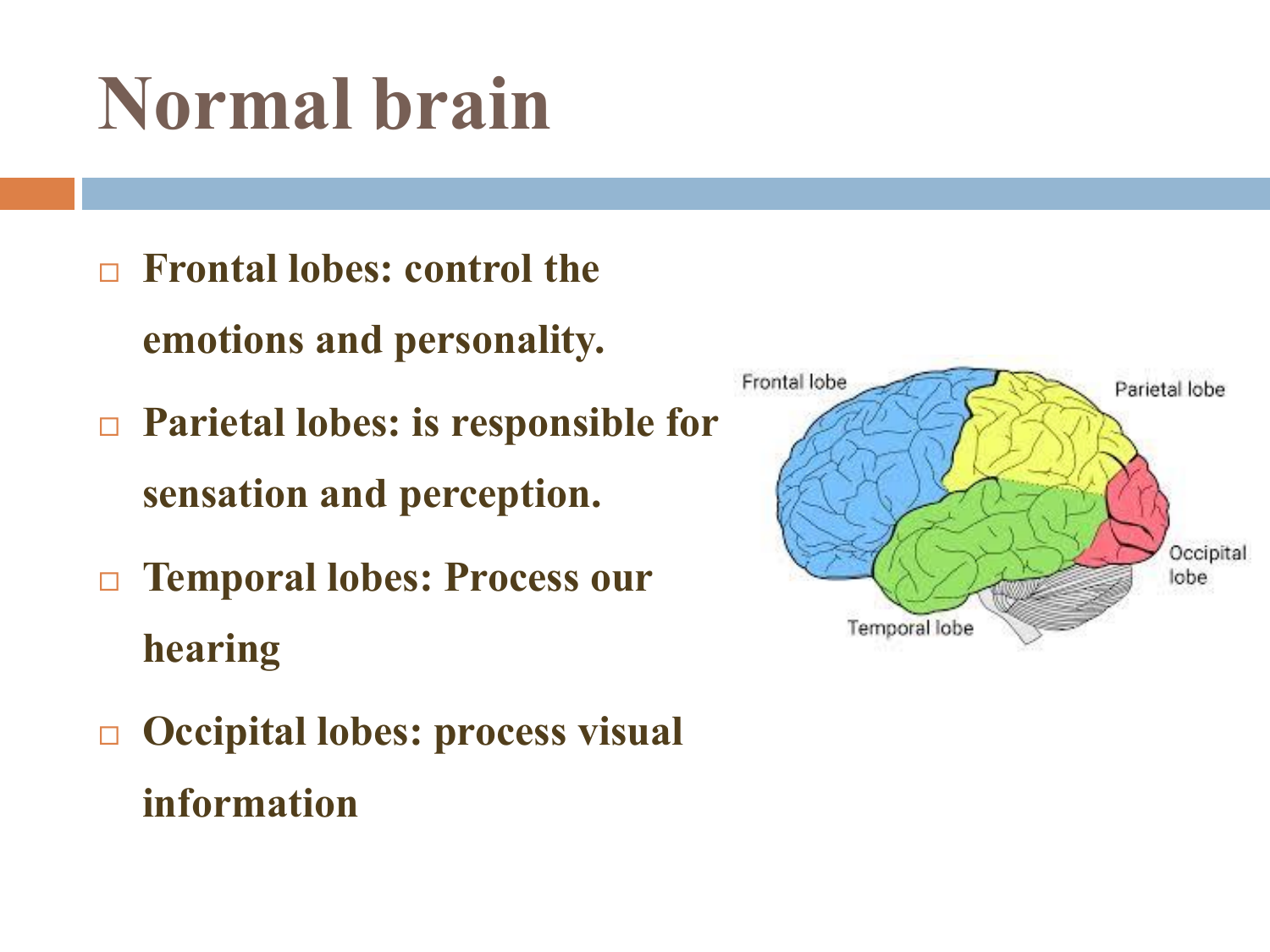## **Neurons and Neurotransmitters**

 **Neurons transfer information from one to another using neurotransmitters.** 

 **Some disease or drugs change the amount or way of transferring these neurotransmitters** 

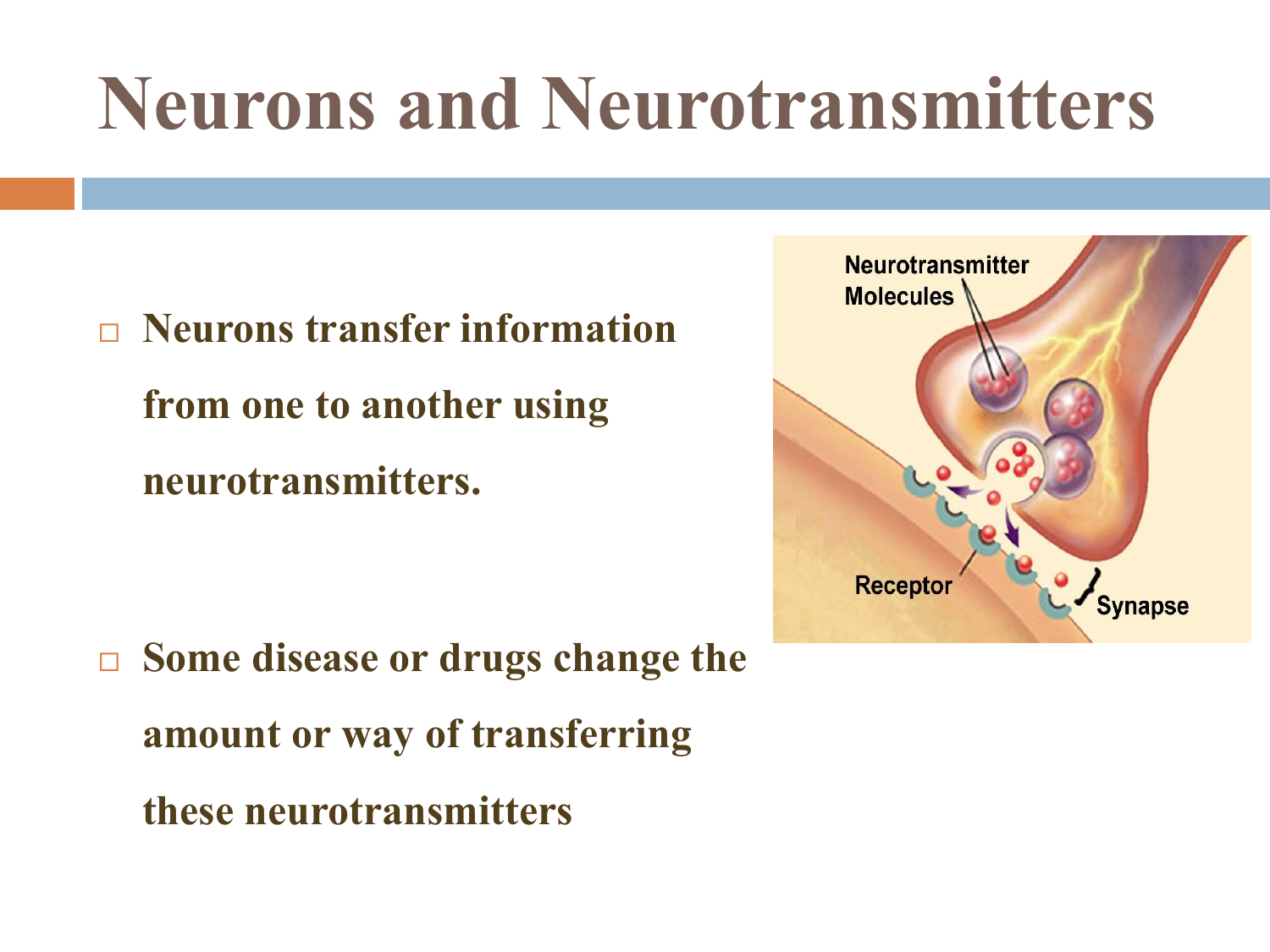# **Dopamine theory**

- □ Dopamine is responsible for our thought, **feelings and behavior.**
- **many of the symptoms of schizophrenia are a result of excess of dopamine in the brain.**
- **Anti psychotic medications block dopamine transmission and are used to treat and improve the symptoms of schizophrenia.**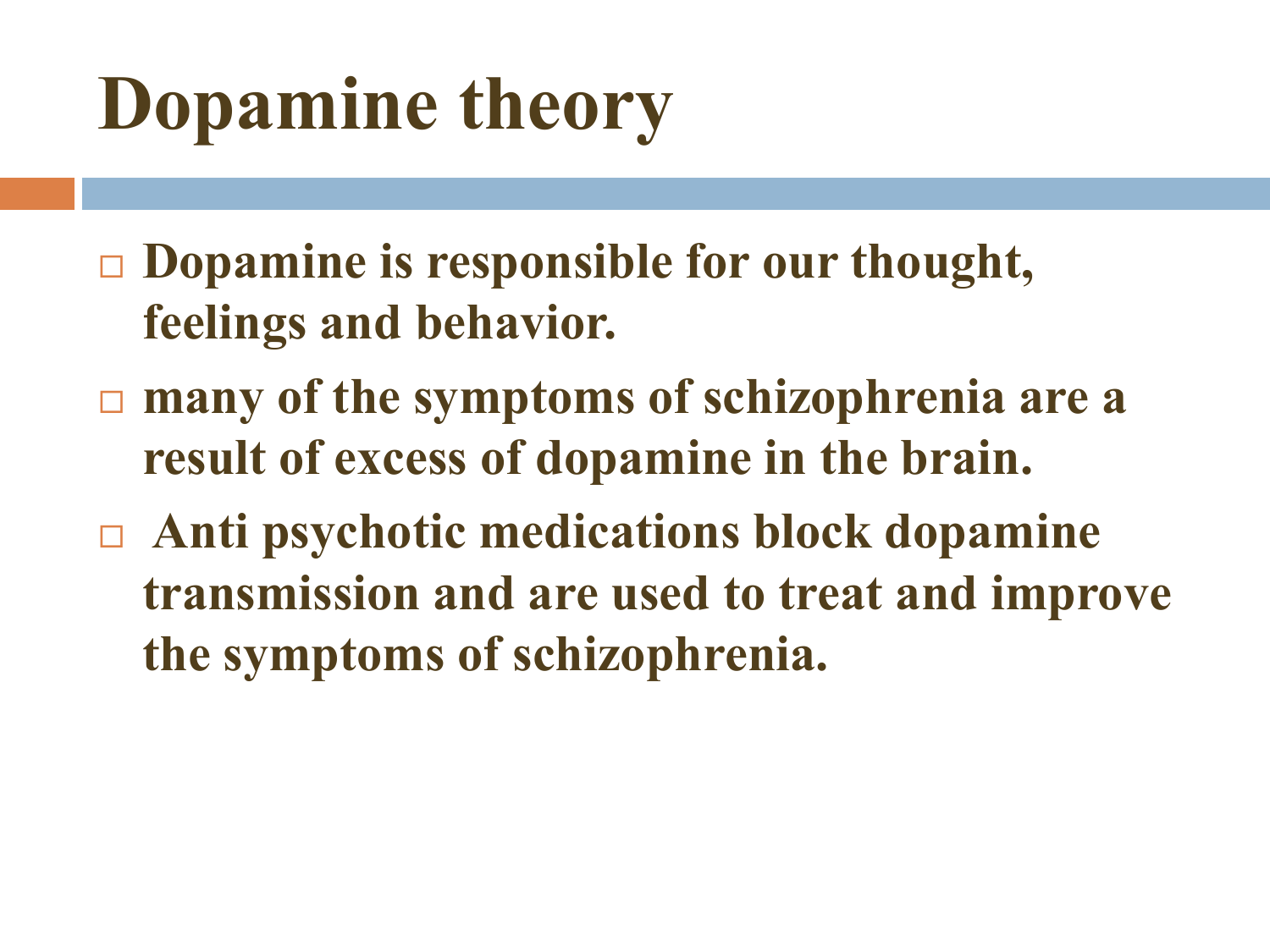## Etiology and pathology

- **Genetics**
- **Environmental Triggers**
- **Brain changes**
- **Viral and immune causes**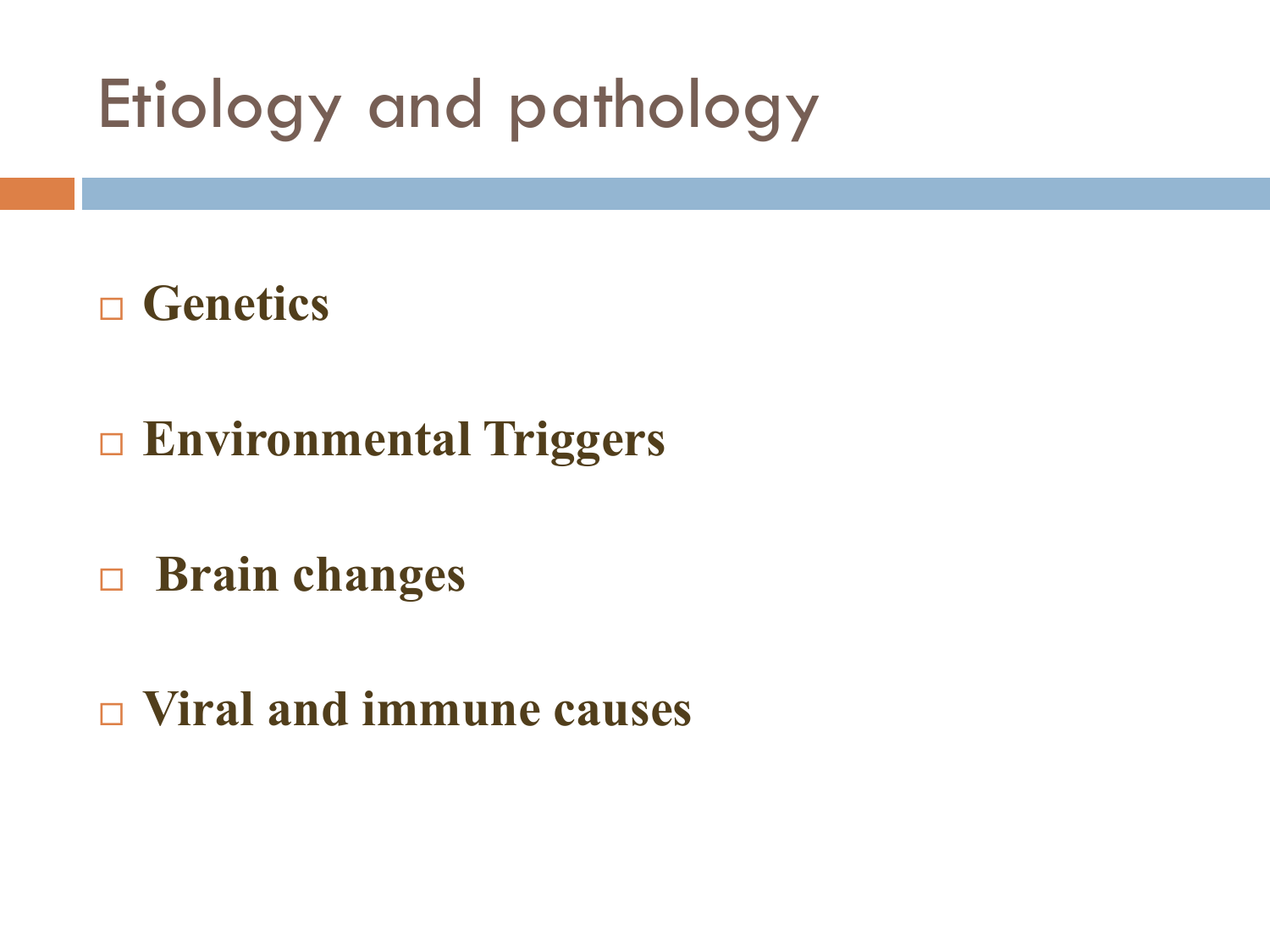## Section 2 : Etiology

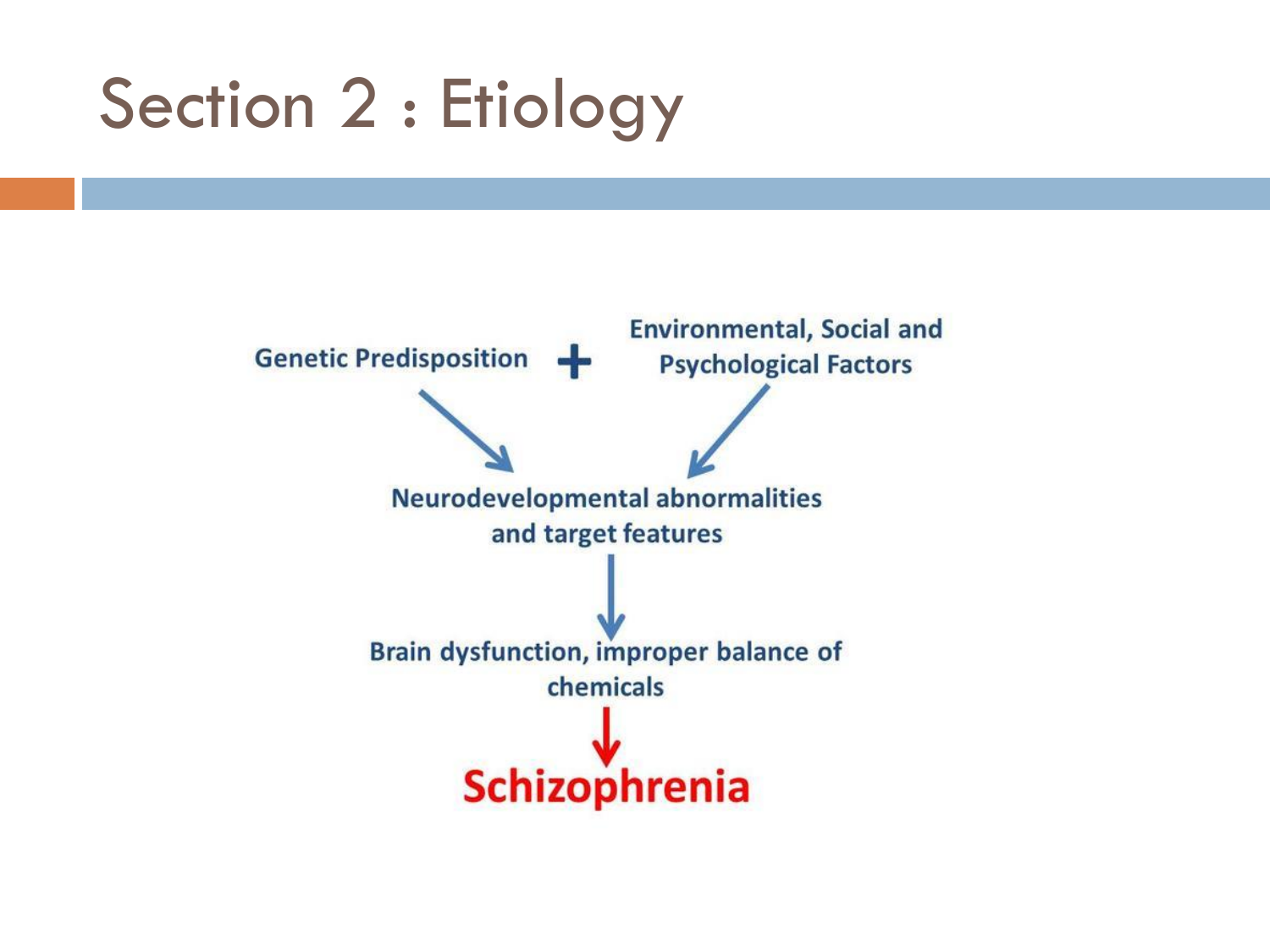## **Brain changes is Schizophrenia**

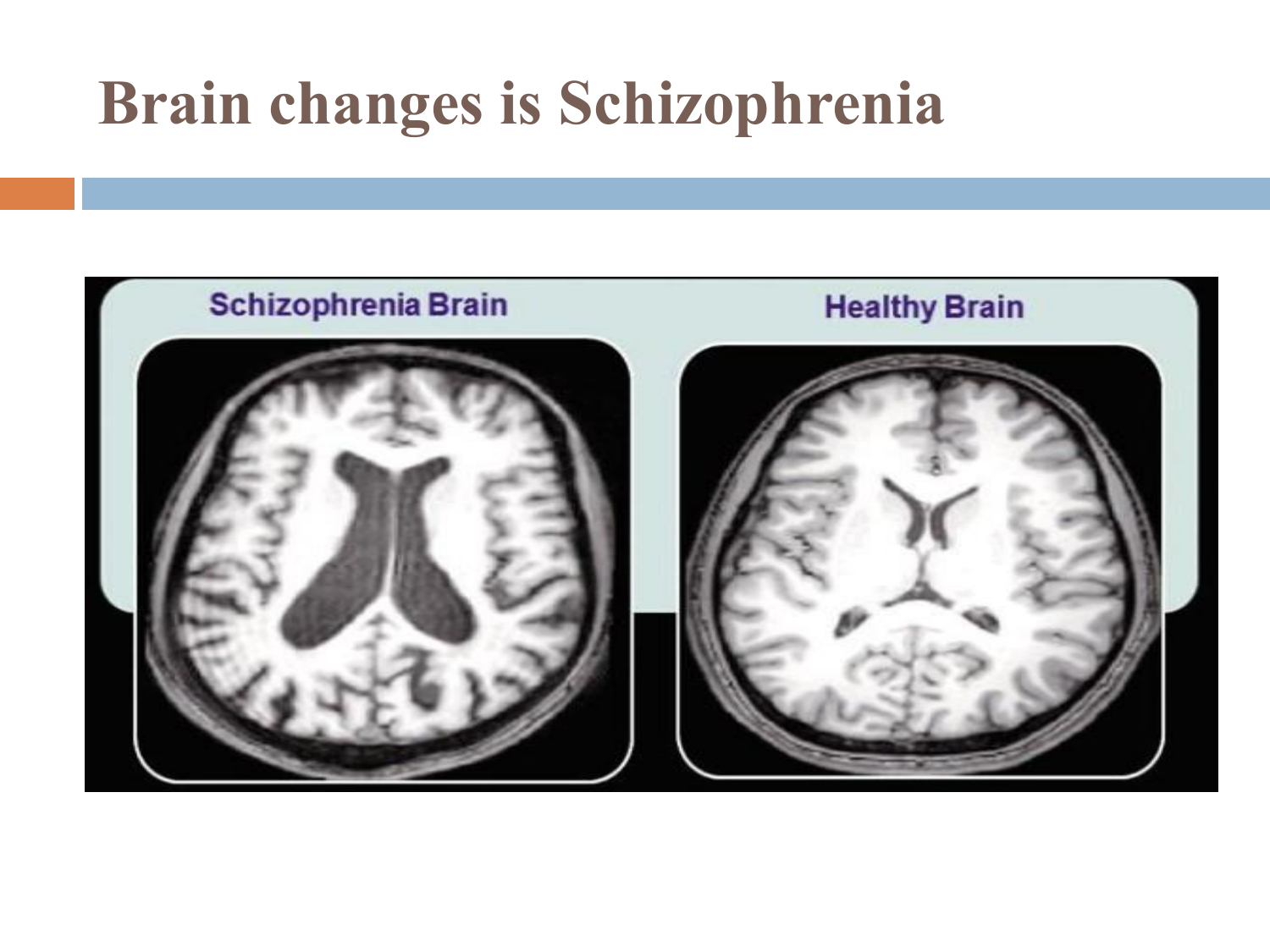#### **Diagnostic criteria according to DSM criteria**

- **Delusions**
- **Hallucinations**
- **Negative symptoms**
- **Disorganized speech**
- **Disorganized behavior**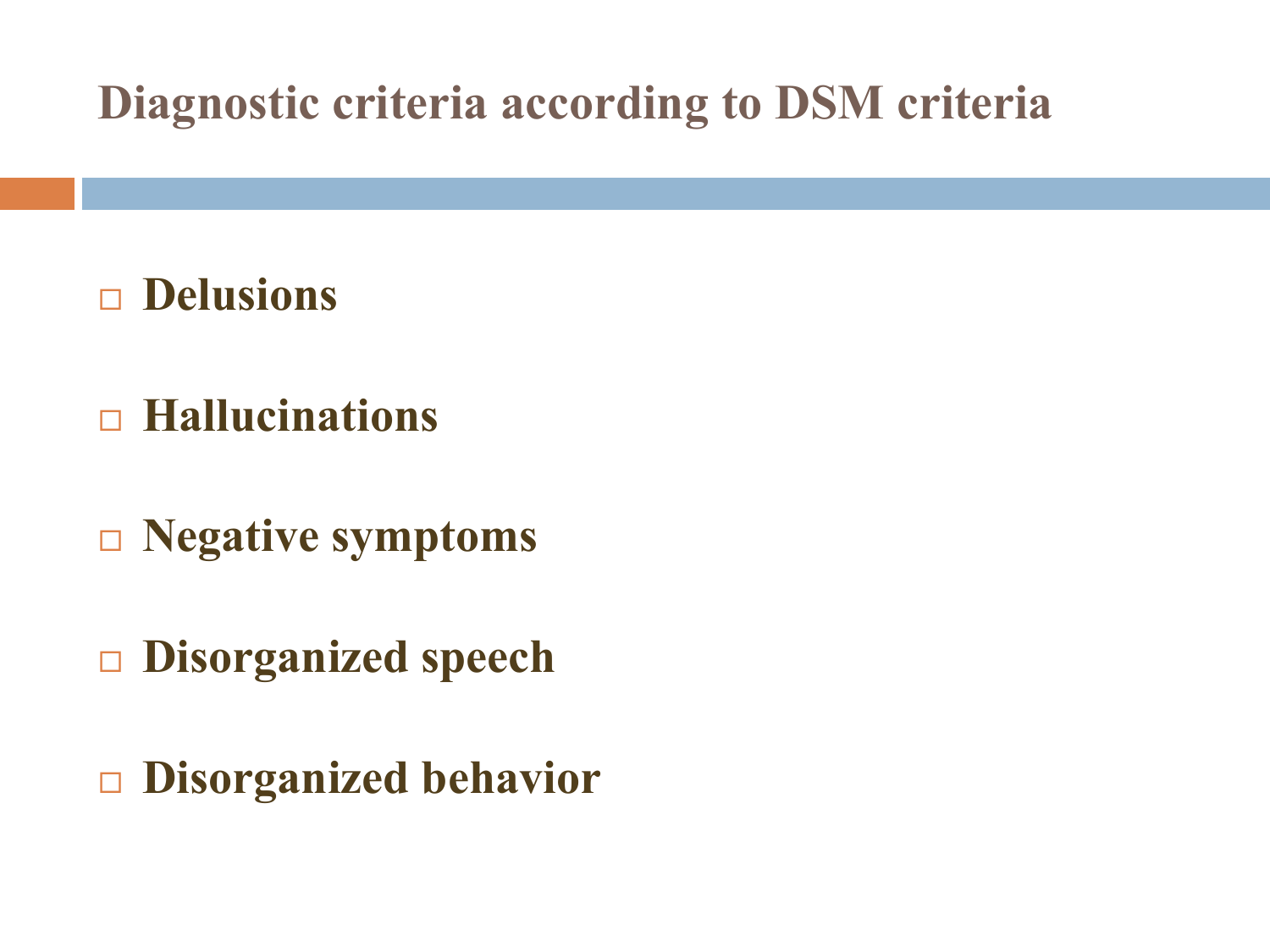### **Antipsychotic Medications:**

#### **TYPICAL ANTIPSYCHOTICS** VERSUS **ATYPICAL ANTIPSYCHOTICS**

Typical antipsychotics are known as firstgeneration antipsychotic drugs

Atypical antipsychotics are known as new generation antipsychotics

Can cause extrapyramidal motor control disabilities

> Have more side effects

> > Have fewer withdrawal symptoms

Less likely to cause extrapyramidal motor control disabilities

> Have fewer side effects

> > Have more withdrawal symptoms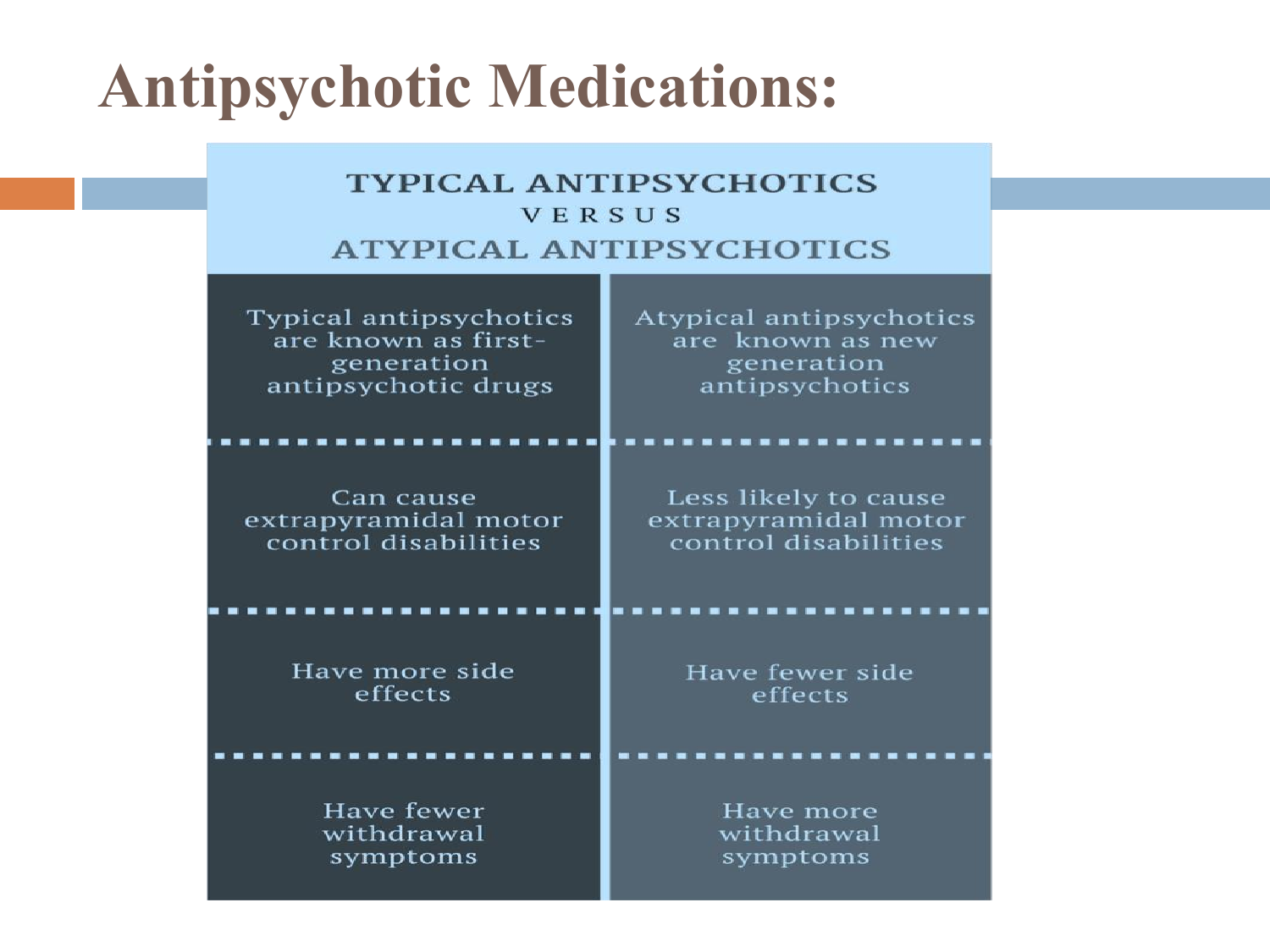### **Medication side effects:**

- **Akathisia**
- **Dystonia**
- **Hyperprolactinemia**
- **NMS (Neuroleptic malignant syndrome)**
- **Parkinsonism**
- **Tardive dyskinesia (TD)**
- **Anticholinergic effects**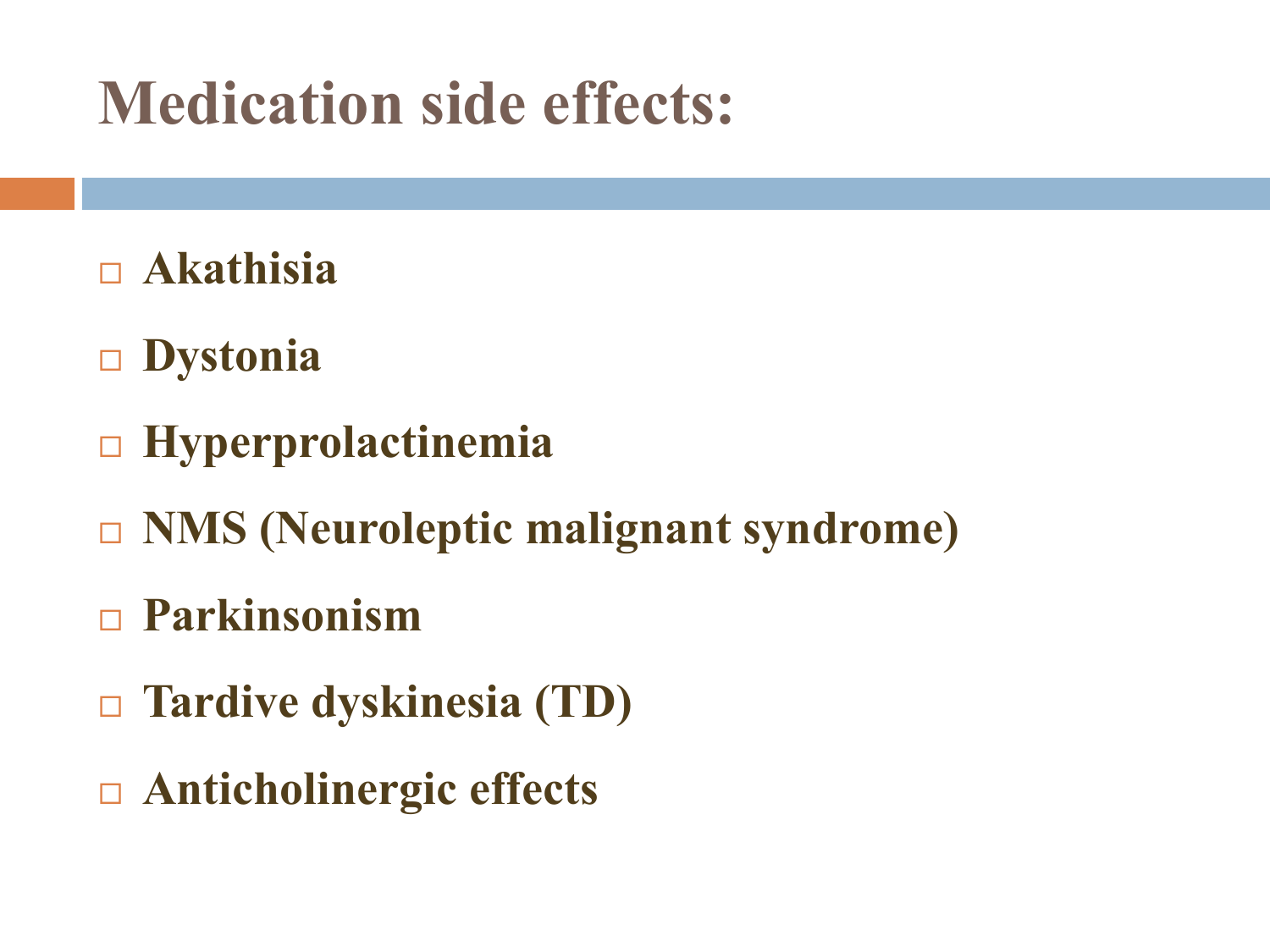### **Psychosocial treatment**

- **Cognitive Behavioral Therapy (CBT)**
- **Personal Therapy (PT)**
- **Compliance Therapy**
- **Acceptance and Commitment Therapy (ACT)**
- **Supportive Psychotherapy**
- **Employment rehabilitation**
- **Assertive community treatment**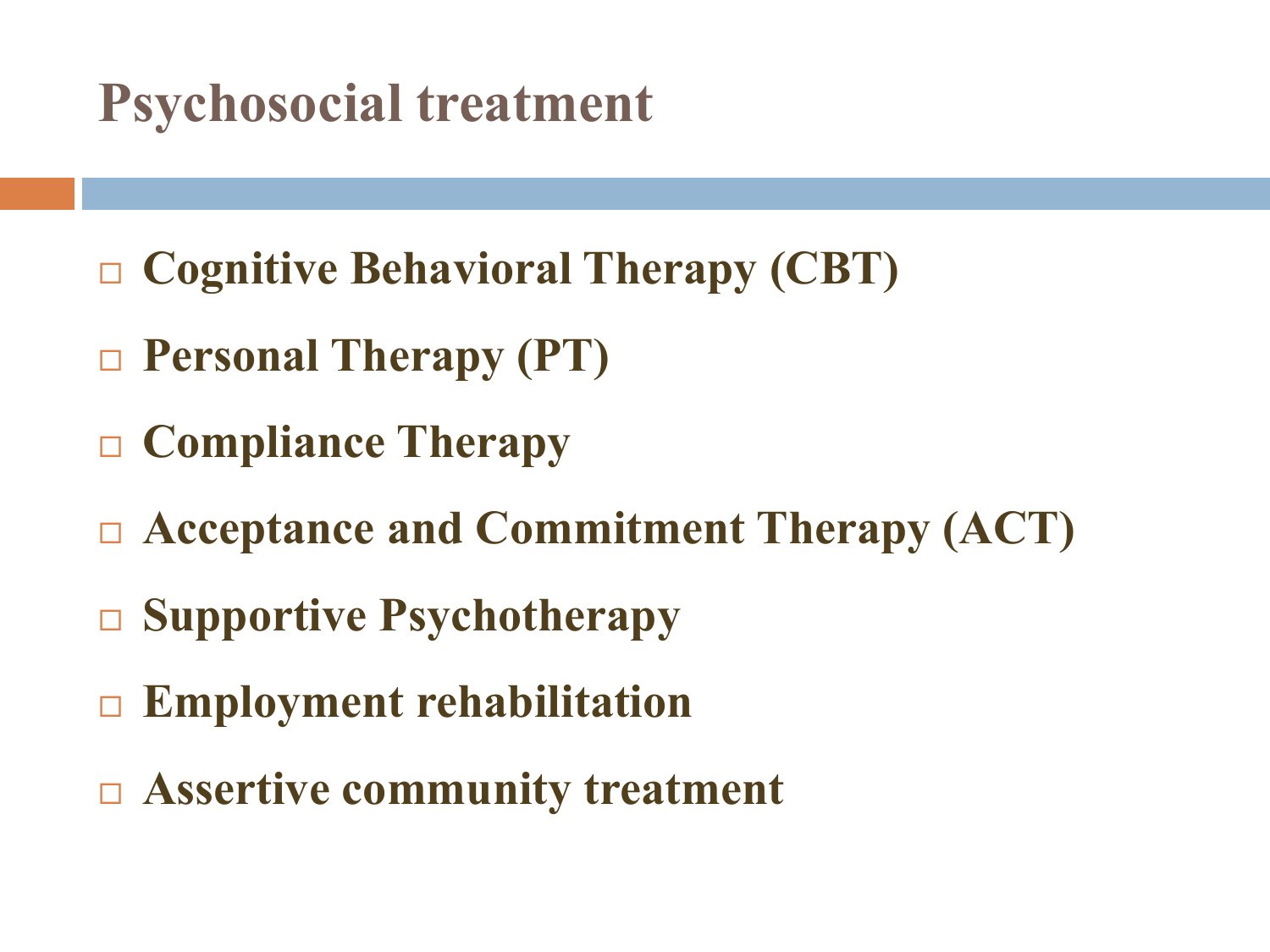

- **Some family organizations such as NAMI (National alliance on Mental illness) have invented some family psychoeducation models for patients and their families. They offer free psychoeducational classes for families of** 
	- **people with mental diseases.**